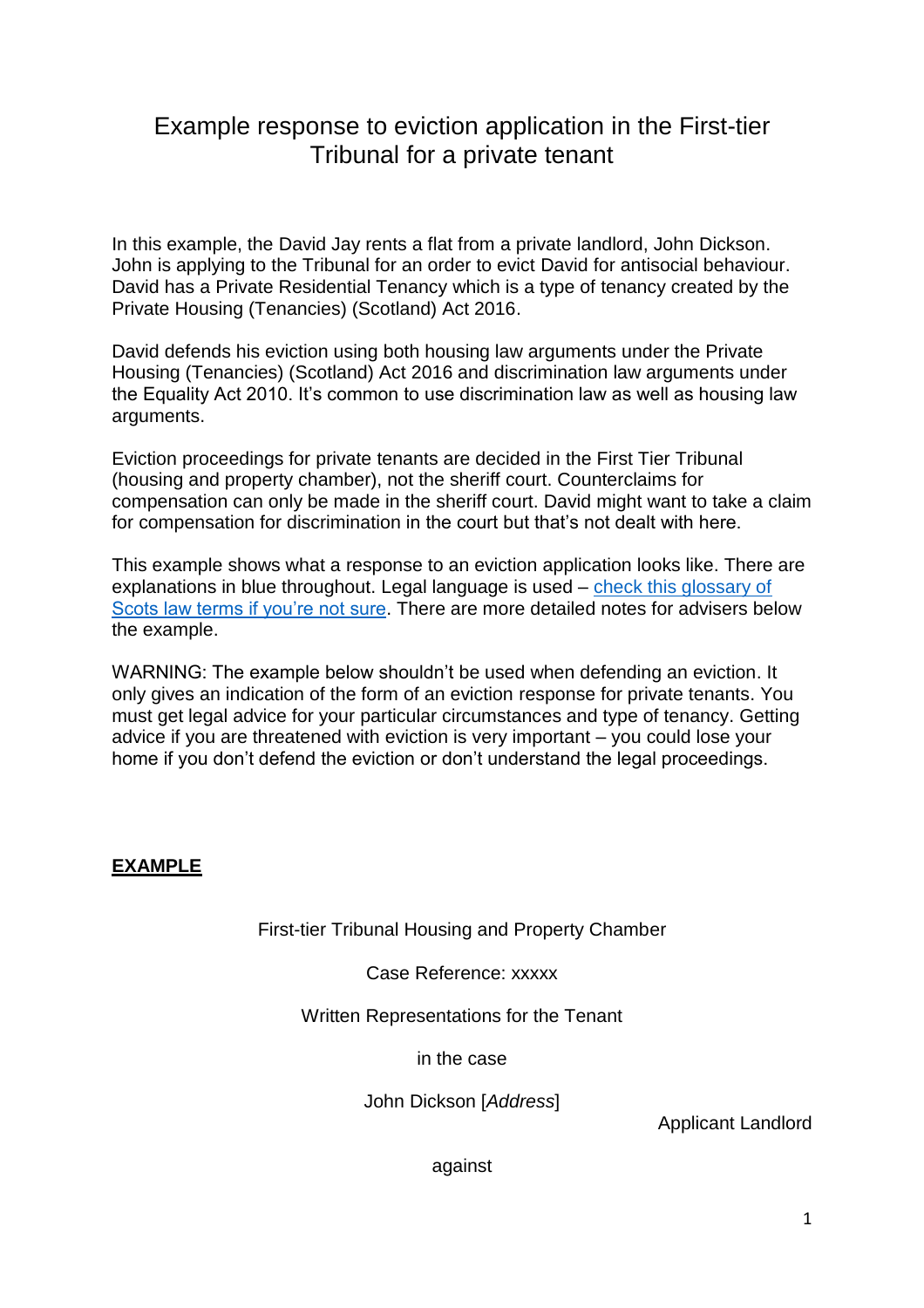# David Jay

Respondent Tenant

# Property: 27/1 Queen Ann Street, Anytown

These are the representations for the respondent in response to the application made by Mr Dickson for an eviction order.

It is accepted that:

- the parties entered into a tenancy on 10 January 2018
- the tenancy is a private residential tenancy under the Private Housing (Tenancies) (Scotland) Act 2016
- that the respondent took entry to the property on 15 January 2018
- that there were occasions, between  $1<sup>st</sup>$  October and  $30<sup>th</sup>$  November 2018, when the respondent shouted loudly for sustained periods, banged doors and played loud music at the property
- that this caused alarm, distress, nuisance or annoyance to neighbours in the building, particularly to Mr Jones, who lives directly above the tenancy property
- that residents in the building, including Mr Jones, complained both to the applicant
- that by letters dated 15<sup>th</sup> October, 2<sup>nd</sup> November, and 16<sup>th</sup> November, the applicant asked the respondent to stop shouting loudly, banging doors and playing loud music at the tenancy property
- that on 10 January 2019, the applicant served a notice to leave on the respondent, under section 62 of the 2016 Act
- that the applicant seeks an eviction order under paragraph 14 (Anti-social behaviour) of schedule 3 to the 2016 Act.

The respondent asks the Tribunal to take the following points into consideration.

1. That the respondent has a disability under section 6 of the Equality Act 2010. He suffers from paranoid schizophrenia. This is a chronic condition, which is treated by medication. The respondent is aware of his condition. The respondent has periods of stability interspersed with relapses. He becomes agitated and anxious when unwell. At these times, he experiences paranoid ideas and auditory hallucinations. He is apt to become unwell if he does not take his medication or if the dose is adjusted. In the past, he has been hospitalized, as a result of his condition. Since 2012, the respondent has built up good relationships with the team of persons who assist in his care. They are based at [*address*]. They are: AB, a Community Psychiatric Nurse, Dr CD, a Specialty Doctor in Psychiatry and EF, a Psychologist. The respondent also has a good relationship with his GP, Dr GH, [*address*]. He also has support from his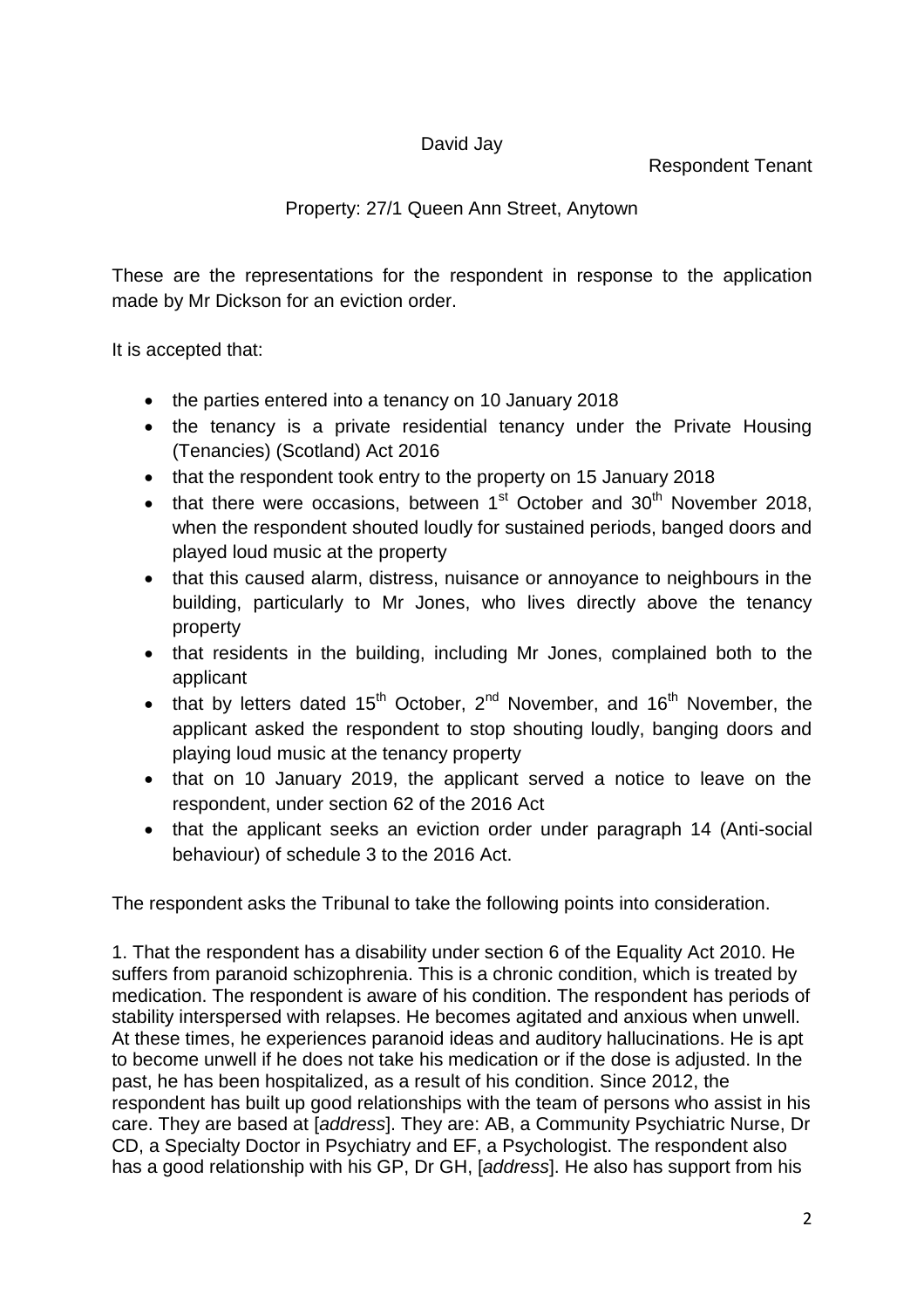brother, Michael Jay. The respondent has not required hospitalization for several years. However, he suffered relapses in 2015, and in October and November 2018. During those relapses, he had periods of shouting loudly for sustained periods, particularly during the night. He has also banged doors and played loud music. Following the relapse in 2018, the respondent was reviewed by Dr CD. His medication was changed. This has been effective at controlling his symptoms, which have settled. [David argues that he has paranoid schizophrenia and this is a disability as defined by the Equality Act 2010. His behaviour is directly related to his disability.]

2. After receipt of the applicant's letter of 16 November, the respondent sought help from his care team. His brother also assisted him in drafting a letter to the applicant, dated 23 November. The letter explained the respondent's condition, and its role in his apparent antisocial behaviour. The applicant therefore became aware of the respondent's disability. A copy of the letter is attached to this response. [David argues that his landlord knew about his disability from 23<sup>rd</sup> November].

3. On 10 January 2019, the applicant served a notice to leave on the applicant. This was despite his receipt of the letter of 23 November, and the fact that the respondent's condition had settled by then.

4. A copy letter from Dr CD is attached to this response. It explains: the respondent's condition; that his antisocial behaviour is caused by his disability; and that eviction would have an adverse affect on his condition. The respondent needs settled arrangements in respect of his accommodation. He is happy at the tenancy property. It would be distressing for him to be required to leave. [David has medical evidence to support his disability and how it's linked to his behaviour. The doctor has also gone further to explain how a stable living situation is important for his disability].

5. The respondent contends that it would not be reasonable, in all the circumstances of the case, to issue an eviction order, given the nature of the antisocial behaviour, being caused by the respondent's disability. Reference is made to sub-paragraph (5) of paragraph 14 of schedule 3 of the Private Housing (Tenancies) (Scotland) Act 2016. [David argues that it's not reasonable to evict him – this is a housing law argument rather than a discrimination argument. The Act says the Tribunal has to be satisfied that evicting a tenant is reasonable given the nature of the behavior, who it was in relation to and where it occurred. David might argue that the behavior was limited to his flat and not directed at other tenants, so it's not reasonable to evict him.]

6. Furthermore, the respondent contends that, in issuing a notice to leave against him, and by making this application, the applicant has unlawfully discriminated against the respondent, under sections 15 and 35 of the Equality Act 2010. In particular, the service of the notice is unfavourable treatment, because of something (the antisocial behaviour) arising in consequence of the respondent's disability,